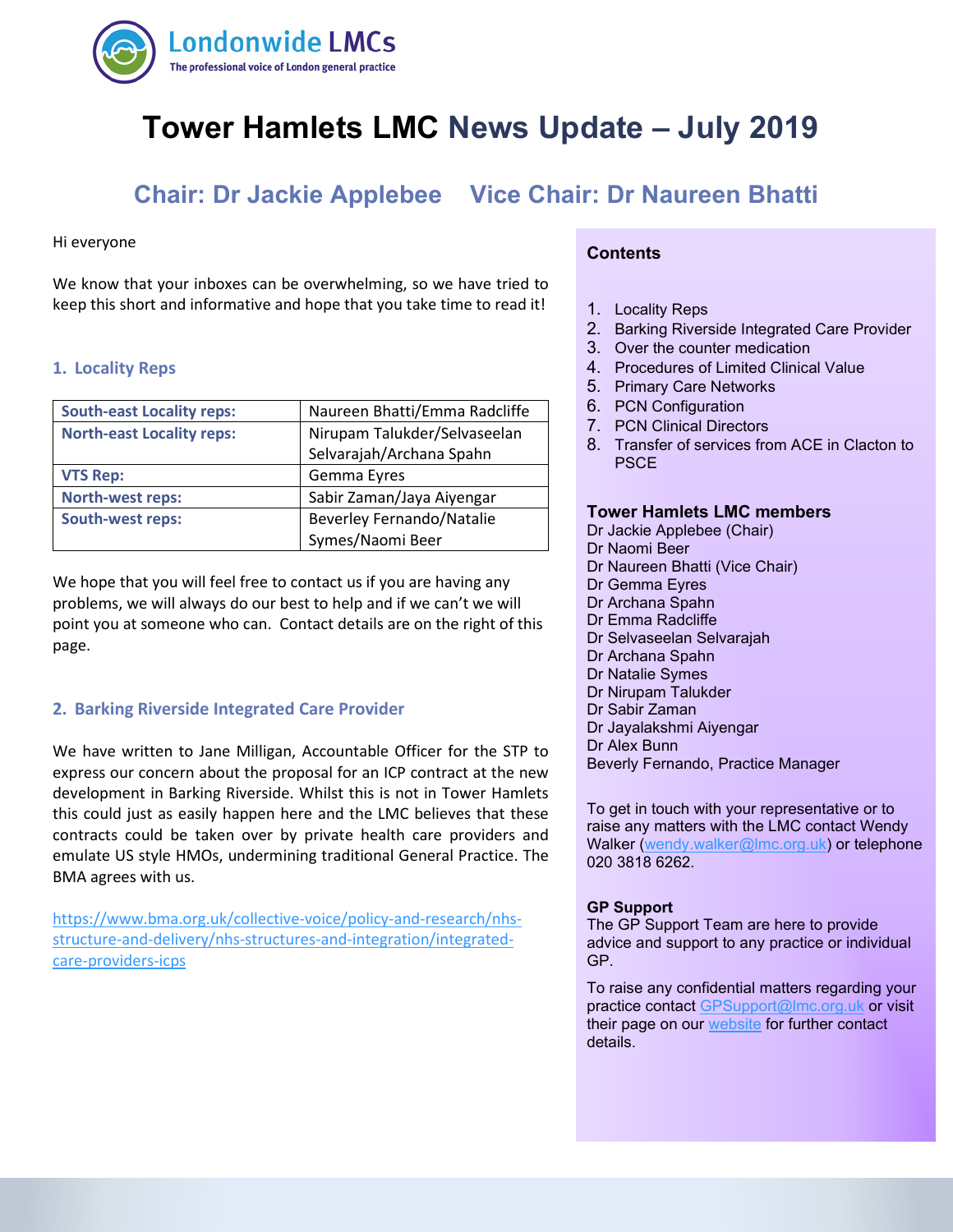#### **3. Over the Counter Medication**

We are aware that GPs are coming under pressure not to prescribe medication that is available over the counter. Whilst the LMC understand that the NHS budget is under considerable pressure due to the unprecedented financial squeeze imposed since 2010, we do not believe that it is the job of the GP to ration care. Patients may rely on regular medication that is available over the counter and be unable to afford it. The BMA is clear that:

- Prescribers should:
- Continue to make the care of the patient first concern
- Advise patients if that treatment for their condition is available over the counter
- Provide an FP10 if, in the opinion of the GP, not to do so may put the patient at risk of not having necessary treatment.

Further information about prescribing is available in our updated guidance on [prescribing in general practice.](https://www.bma.org.uk/advice/employment/gp-practices/service-provision/prescribing/prescribing-in-general-practice)

#### **4. Procedures of Limited Clinical Value**

The LMC have expressed concern with regard to the consultation that is currently taking place with respect to "Procedures of Limited Clinical Value"/Aligning Commissioning Policies:

#### <http://www.towerhamletsccg.nhs.uk/oncefornelondon>

As with over the counter medicines, we believe that it is the job of the GP to make a clinical decision in partnership with a patient. Page 7 of the link states that the proposal is for new policies for cataract surgery, hip and knee replacement, amongst others. The LMC do not believe that a procedure is always in the best interests of the patient, but as clinicians we reserve the right to make that decision with our patients. Delaying cataract surgery for example, is not cost effective because people fall while waiting, incurring much greater cost to themselves and the NHS. Similarly, hip and knee replacement, it is well known that level of pain does not correlate well with X-ray changes.

"Aligning" policies suggests requiring us to adhere to criteria before referring. We are opposed to this and believe that we are professionals who should make a shared decision with our patients regarding when to refer then it is up to the secondary care clinician, also in partnership with the patient to advise whether a procedure would be helpful.

### **LEAD Events**

Londonwide Enterprise Ltd (LEL) was set up to provide affordable, high quality training and educational events for practice teams.

The Learning Education and Development (LEAD) team is always keen to hear what training is really needed on the ground – get in touch with any ideas by emailing lead@lmc.org.uk

#### **Upcoming Events:**

*Travel Health Update for Nurses 1:30 - 4:30pm* Wednesday 10 July 2019

#### **England LMC Conference – Friday 22 November 2019**

LMCs will be discussing motions for conference at their upcoming meetings. Please feel free to get in touch with your rep with any ideas you would like to propose.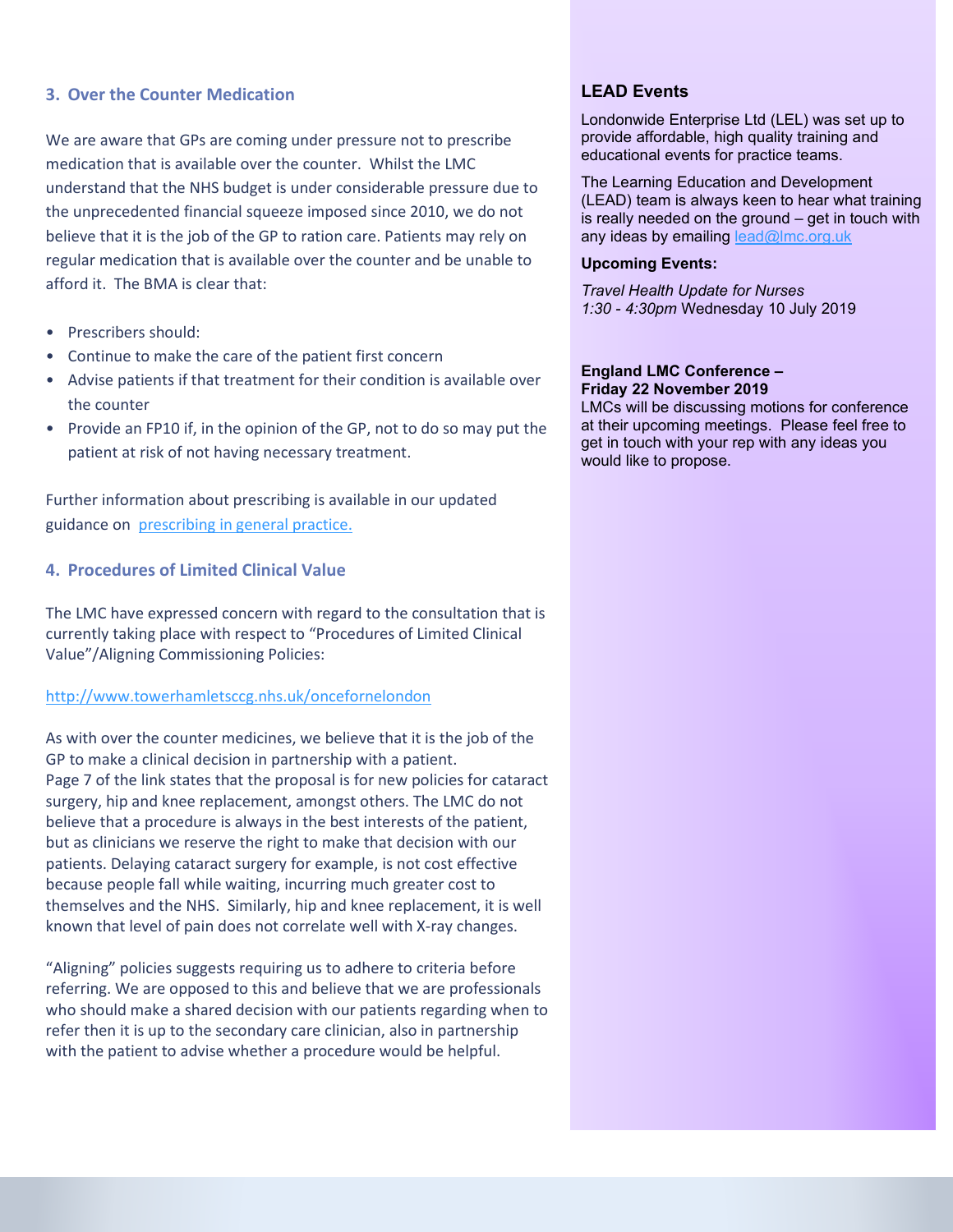#### **5. Primary Care Networks**

Londonwide LMCs have written a number of excellent keep it short and simple guides which can be accessed here:

- Keep it Simple guide [Social prescribing link workers](https://www.lmc.org.uk/visageimages/GP%20Contract%202019/KIS_Social_Prescriber_V1.pdf)
- Keep it [Simple guide -](https://www.lmc.org.uk/visageimages/GP%20Contract%202019/KISPCNFinancesv1.pdf) PCN finances
- Keep it Simple guide [Submission of the PCN registration form](https://www.lmc.org.uk/visageimages/GP%20Contract%202019/KIS_PCN_DES_v1.pdf)
- Keep it Simple guide [PCN clinical director role and responsibilities](https://www.lmc.org.uk/visageimages/GP%20Contract%202019/KIS_Clinical_Director_JD_v1.pdf)
- Keep it Simple guide [PCN DEC Timeline 2019-2020](https://www.lmc.org.uk/visageimages/GP%20Contract%202019/KIS_PCN%20deadlines%20v1%20June%202019%20update.pdf)

These are times of change, Tower Hamlets have always worked together and valued our collective ethos, which is unique. We need to preserve this now more than ever. Please speak up if there is something which concerns you and we want to hear from you and we know that the CCG and GP Care Group do too!

#### **6. PCN Configuration**

The Primary Care Networks in Tower Hamlets are:

| <b>PCN Name</b>                     | <b>Practice Membership</b>               |
|-------------------------------------|------------------------------------------|
| <b>The One Network Alliance</b>     | <b>Bethnal Green Health Centre</b>       |
| <b>Limited</b>                      | The Globe Town Surgery                   |
|                                     | <b>The Mission Practice</b>              |
|                                     | <b>Pollards Row Practice</b>             |
|                                     | <b>Strouts Place Medical Centre</b>      |
| <b>East End Health Network PCN</b>  | <b>Albion Health Centre</b>              |
|                                     | <b>Blithedale Medical Centre</b>         |
|                                     | <b>Health E1 Homeless Medical Centre</b> |
|                                     | The Spitalfields Practice                |
| <b>Stepney Whitechapel PCN</b>      | <b>Brayford Surgery</b>                  |
|                                     | <b>City Wellbeing Practice</b>           |
|                                     | <b>Harford Health Centre</b>             |
|                                     | <b>Whitechapel Health Centre</b>         |
| <b>Bow Health Network</b>           | <b>Grove Road Surgery</b>                |
|                                     | <b>Harley Grove Medical Centre</b>       |
|                                     | <b>Ruston Street Clinic</b>              |
|                                     | <b>St Stephens Health Centre</b>         |
|                                     | The Tredegar Practice                    |
| <b>Mile End East and Bromley by</b> | Bromley by Bow Health Centre and         |
| <b>Bow</b>                          | <b>XX Place Health Centre</b>            |
|                                     | <b>Merchant Street Practice</b>          |
|                                     | <b>St Andrews Health Centre</b>          |
|                                     | St Pauls Way Medical Centre              |
|                                     | <b>Stroudley Walk Health Centre</b>      |
| <b>Healthy Island Partnership</b>   | <b>Island Health Medical Centre</b>      |
| <b>CIC</b>                          | The Barkantine Practice                  |
|                                     | Docklands Medical Centre                 |
|                                     | <b>Island Medical Centre</b>             |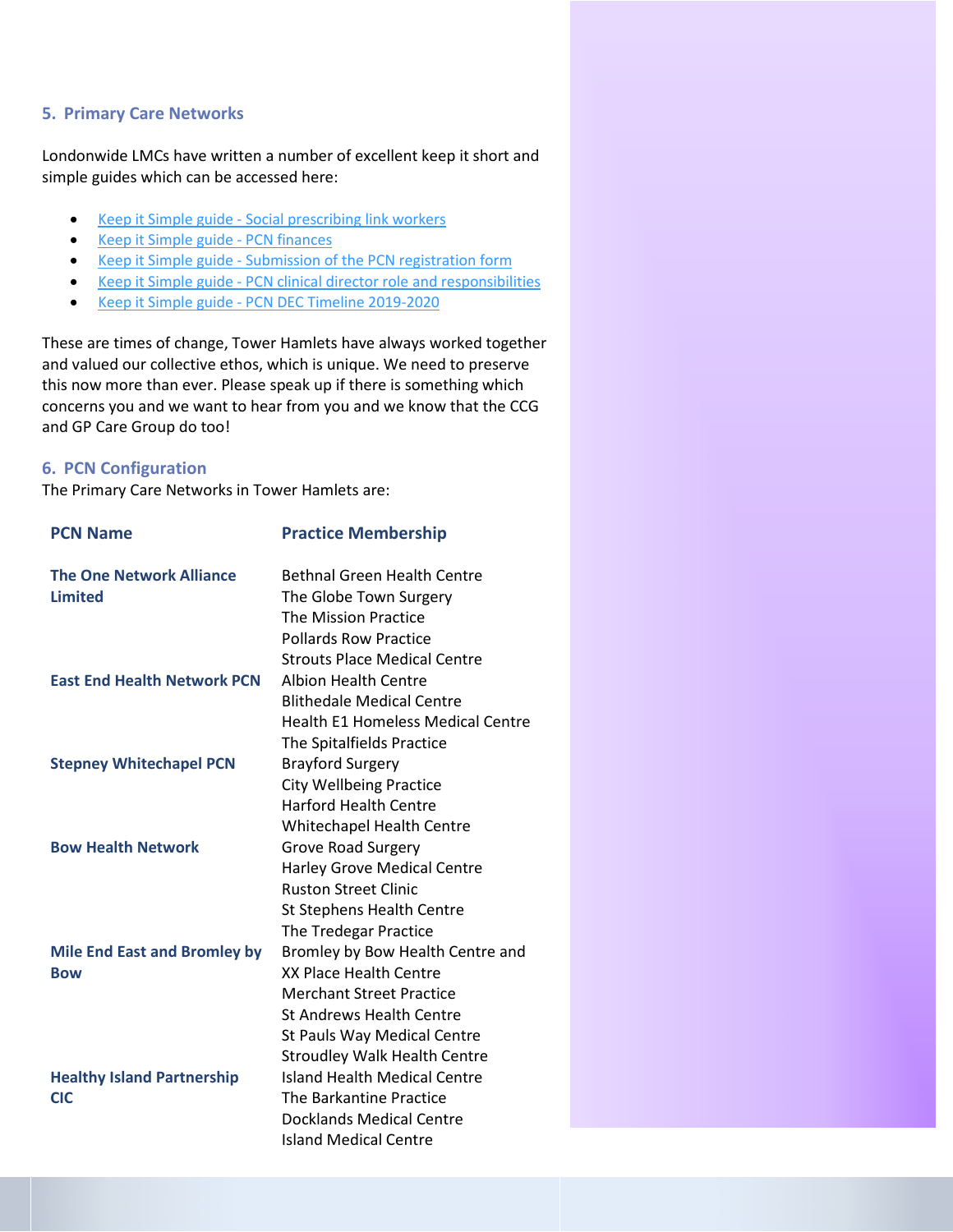#### **PCN Name Practice Membership**

**Poplar and Limehouse Health and Wellbeing Network CIC**

Aberfeldy Practice Chrisp Street Gough Walk Practice Limehouse Practice

### **7. Clinical Directors**

The clinical directors in each PCN are:

**PCN Name Clinical Director(s)** Dr Kamaldeep Tamber

The One Network Alliance Limited East End Health Network PCN Penny Louch Stepney Whitechapel PCN Dr Benjamin Dougall Bow Health Network Dr Isabel Hodkinson Mile End East and Bromley by Bow Healthy Island Partnership CIC Dr Ben Shankland Poplar and Limehouse Health and Wellbeing Network CIC

Dr Sangeeta Rana-Masson

Dr Osman Ali

#### **8. Transfer of Services from ACE in Clacton to PSCE**

#### **Contacting PCSE for your primary care support services**

As part of Primary Care Support England's (PCSE) commitment to providing national, consistent services for primary care, services delivered by ACE in Clacton have transferred to PCSE.

ACE provided support for GP Payments and Pensions for the following areas in London:

| Redbridge & Waltham Forrest |  |
|-----------------------------|--|
| East London & City          |  |

The GP Pensions service has moved to the Blackburn office. The GP Payments service for practices in your area have also moved to Blackburn.

The way the work is processed has not change and there was no interruption to the service to customers. All contact with the ACE office should be directed to PCSE's Customer Support Centre and via the online forms on the PCSE website.

All affected GP practices should have been contacted and advised of the update.